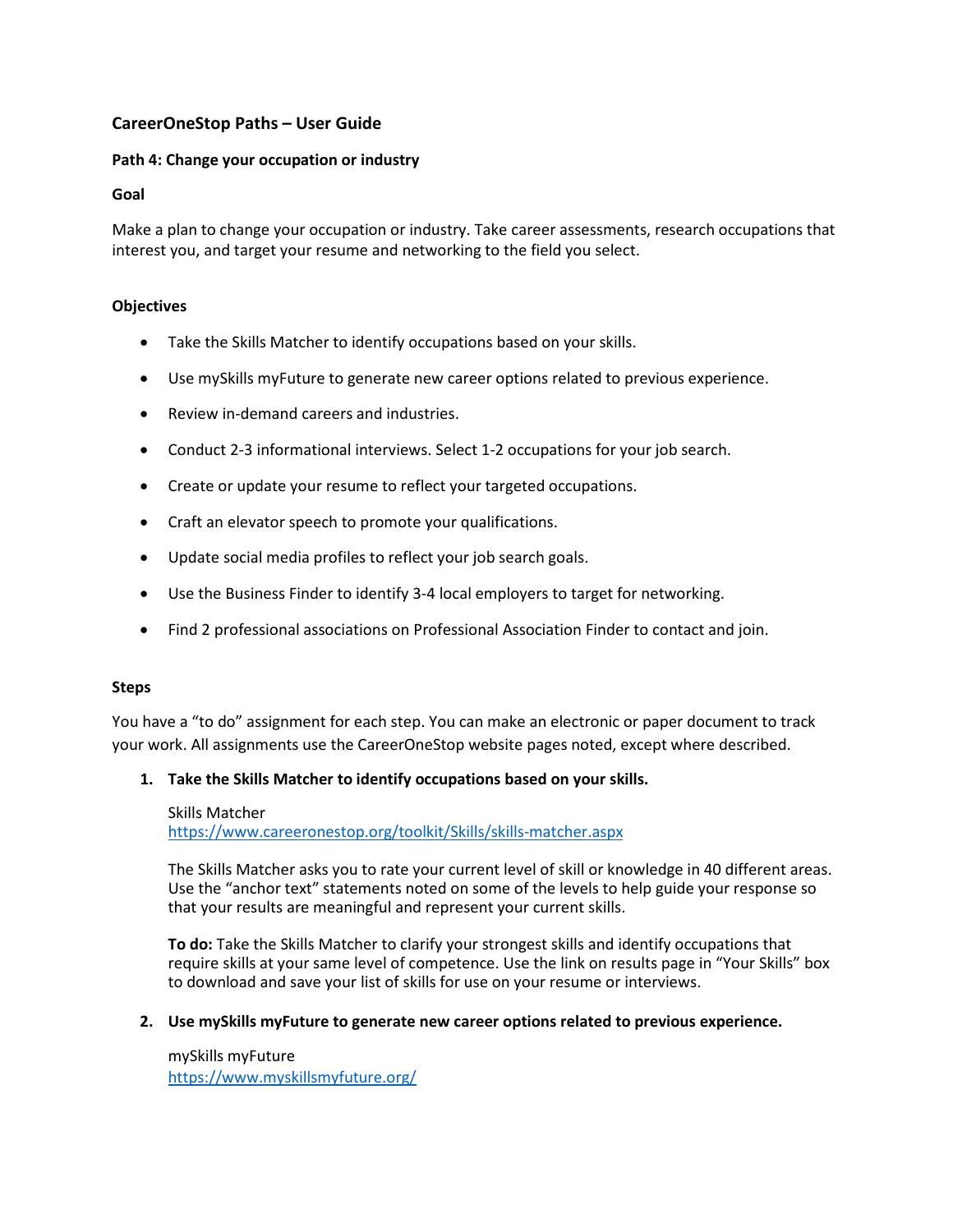mySkills myFuture uses the job title you enter to generate a list of occupations that share similar skills. For most people, their results have some good ideas, surprises, and some titles that seem "out of left field." Explore the links from results or occupation detail pages to see all the information you can see about each entry.

**To do:** Enter a current or previous job title to see other career options that use similar skills, knowledge, and experience. Explore details about career options that interest you, and use the "Compare Skills" link to compare your entered occupation to any of the occupations on your list.

# **3. Review in-demand careers and industries.**

# What's hot? Career reports

<https://www.careeronestop.org/ExploreCareers/Learn/whats-hot.aspx>

# Research industries

<https://www.careeronestop.org/ExploreCareers/Learn/research-industries.aspx>

Career reports: The best-informed career decisions start by asking yourself important questions: Is the career you want growing or declining in your area? How hard will it be to find a job when you complete your training program? Will you be able to get the kind of job you want in a new location? Career reports include fastest-growing careers, careers with the most openings, careers with the largest employment, and careers with declining employment.

Industries: An "industry" describes the collection of companies and organizations connected with producing a particular product or service, such as cars, software, health care, or energy. Knowing where industry growth is high can guide you to focus your job search in a certain location, target specific companies for job applications, or strengthen your knowledge of a growing industry. Some careers show up in a variety of industries, including many IT roles, human resources, sales, and administration.

**To do:** Review career and industry information for the careers that interest you from your assessment results and learn more about growth and decline trends that could affect your future career.

# **4. Conduct 2-3 informational interviews. Select 1-2 occupations for your job search.**

#### Informational interviews

<https://www.careeronestop.org/JobSearch/Network/informational-interviews.aspx>

An informational interview is a meeting to learn about the real-life experience of someone who works in a field or company that interests you. Here, we're using the informational interview to learn about how your experience and goals may fit with the new occupations or industries you are considering shifting to.

The first step is to identify potential contacts through your network. Use links from this page for tips to set up informational interviews, find ideas for a script, and questions to ask at your interviews.

**To do:** Set up and conduct at least 2 or 3 informational interviews using the recommended questions or others from your own research, to learn about the new fields you are considering.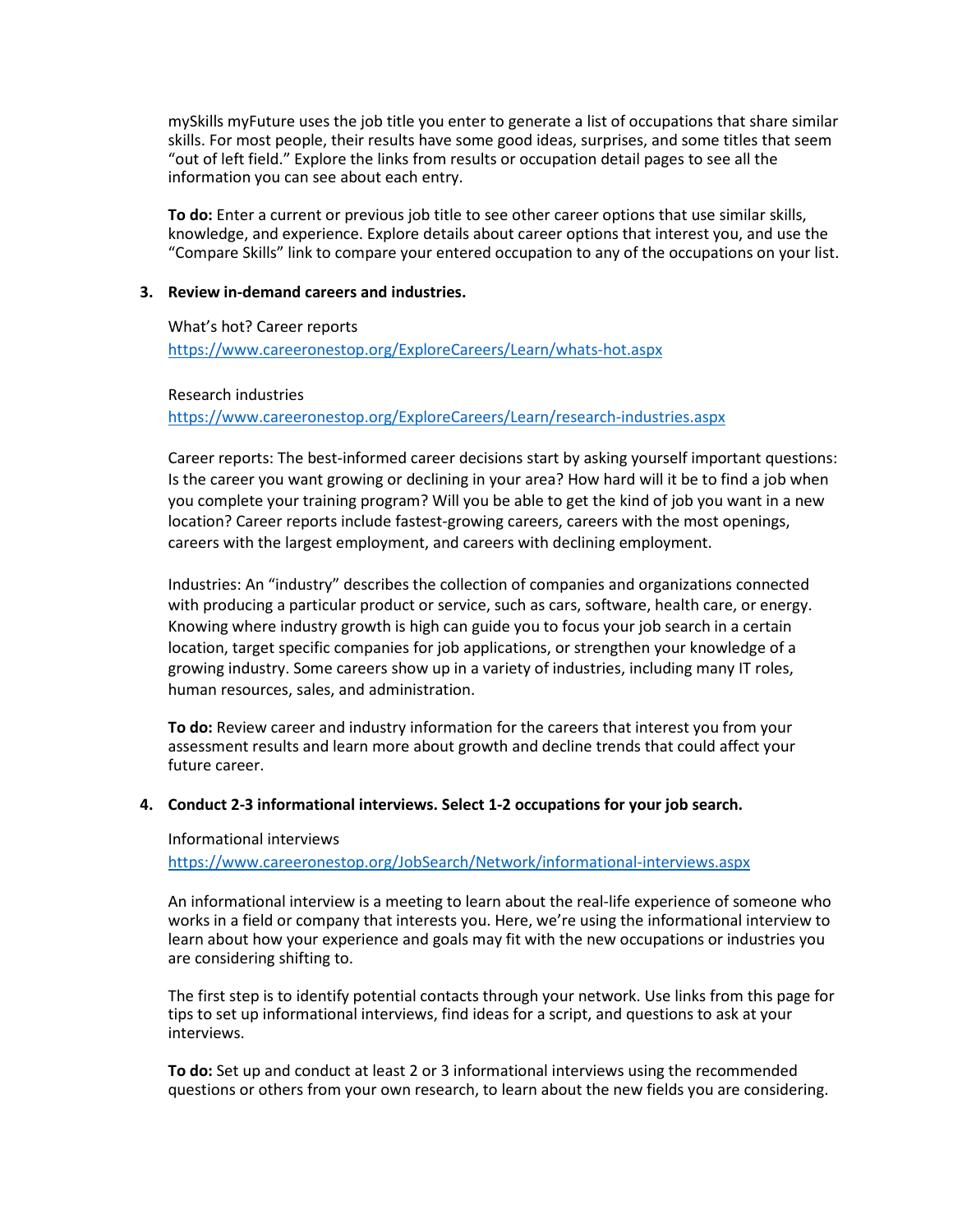Based on what you learn from the above steps, narrow your job search focus down to 1 or 2 occupations.

# **5. Create or update your resume to reflect your targeted occupations.**

#### Resume Guide

<https://www.careeronestop.org/JobSearch/Resumes/ResumeGuide/introduction.aspx>

Use the Resume Guide to walk through the steps to edit your existing resume or create a new resume to target your new field. Be sure to ask at least 2 people to review a draft of your resume to catch any spelling or formatting errors and make needed corrections. If you plan to apply for work in more than one field, target a different version of your resume to each field.

**To do:** Create or update your resume to target your new field.

# **6. Craft an elevator speech to promote your qualifications.**

#### Elevator speech

<https://www.careeronestop.org/JobSearch/Network/elevator-speech.aspx>

An elevator speech is a two-minute description of your skills and career goals. It's a quick way to communicate the essentials and make a clear request of someone in a position to help you.

**To do:** Follow the instructions on this page to write out a script that highlights your skills and goals and specifies the kind of help you want from contacts.

#### **7. Update social media profiles to reflect your job search goals.**

#### Take your network online <https://www.careeronestop.org/JobSearch/Network/online-network.aspx>

Using the social media platform of your choice, create or edit your profile to be job search ready. Remove any content that employers might find objectionable and use privacy settings to manage what they can see. Search your network to find contacts who work in a field related to your target career/s, and reach out with a concise, professional message about what you are looking for, ask for their help, and express your thanks for their time and feedback.

**To do**: Search your network to find contacts who work in a field related to your target career/s, and reach out with a concise, professional message about what you are looking for, ask for their help, and express your thanks for their time and feedback.

#### **8. Use the Business Finder to identify 3-4 local employers to target for networking.**

#### Business Finder

<https://www.careeronestop.org/Toolkit/Jobs/find-businesses.aspx>

To find local organizations that employ people in your new field, enter an industry or job title, your location, and preferred radius or distance from your location. You can narrow your results by number of employees, description, industry, or location. Select an employer name to see a